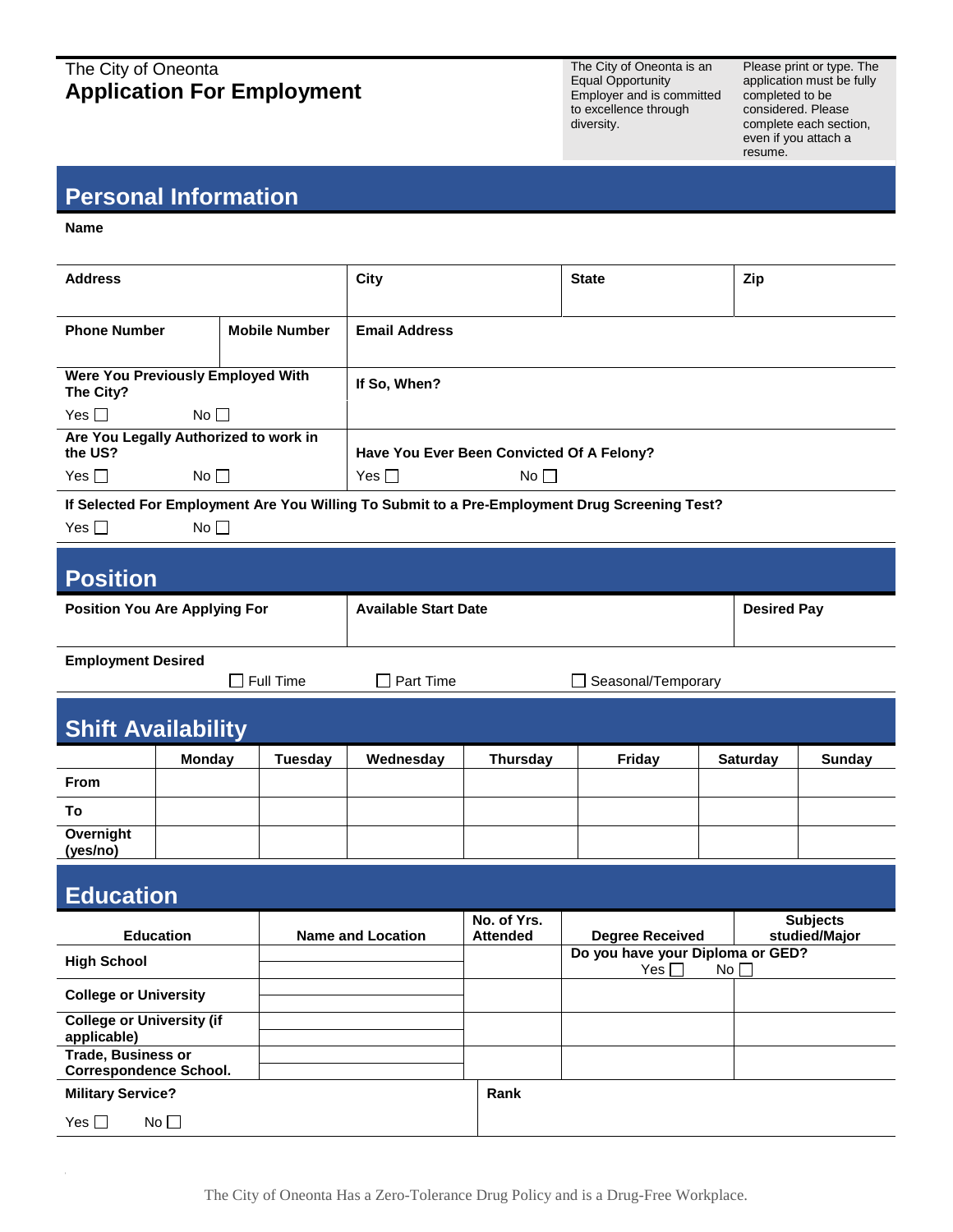| <b>References</b>                    |                                                             |                           |                        |  |
|--------------------------------------|-------------------------------------------------------------|---------------------------|------------------------|--|
| Name                                 | <b>Title</b>                                                | Company                   | <b>Phone</b>           |  |
|                                      |                                                             |                           |                        |  |
|                                      |                                                             |                           |                        |  |
|                                      |                                                             |                           |                        |  |
|                                      |                                                             |                           |                        |  |
| <b>Employment History</b>            |                                                             |                           |                        |  |
| Employer (1)                         | <b>Job Title</b>                                            |                           | <b>Dates Employed</b>  |  |
| <b>Work Phone</b>                    | May We Contact Them For A Reference?<br>Yes $\Box$<br>No    |                           | Pay Rate               |  |
| Location (Address, city, state, zip) |                                                             | <b>Reason for Leaving</b> |                        |  |
| Employer (2)                         | <b>Job Title</b>                                            |                           | <b>Dates Employed</b>  |  |
| <b>Work Phone</b>                    | May We Contact Them For A Reference?<br>Yes $\Box$<br>No    |                           | Pay Rate               |  |
| Location (Address, city, state, zip) |                                                             | <b>Reason for leaving</b> |                        |  |
| Employer (3)                         | <b>Job Title</b>                                            |                           | <b>Dates Employed</b>  |  |
| <b>Work Phone</b>                    | May We Contact Them For A Reference?<br>Yes $\square$<br>No |                           | <b>Ending Pay Rate</b> |  |
| Location (Address, city, state, zip) |                                                             | <b>Reason for Leaving</b> |                        |  |

# **SKILLS & CERTIFICATIONS**

**List any and all skills, abilities, certifications, etc., required for this position, or that you feel are applicable to the position for which you have applied.**

|                             | Walk In- Public Bulletin Board |  |
|-----------------------------|--------------------------------|--|
| How did you Hear about this | <b>Current Employee</b>        |  |
| Opening?                    | Newspaper Advertisement        |  |
|                             | City Website                   |  |
|                             | Other (Explain)                |  |